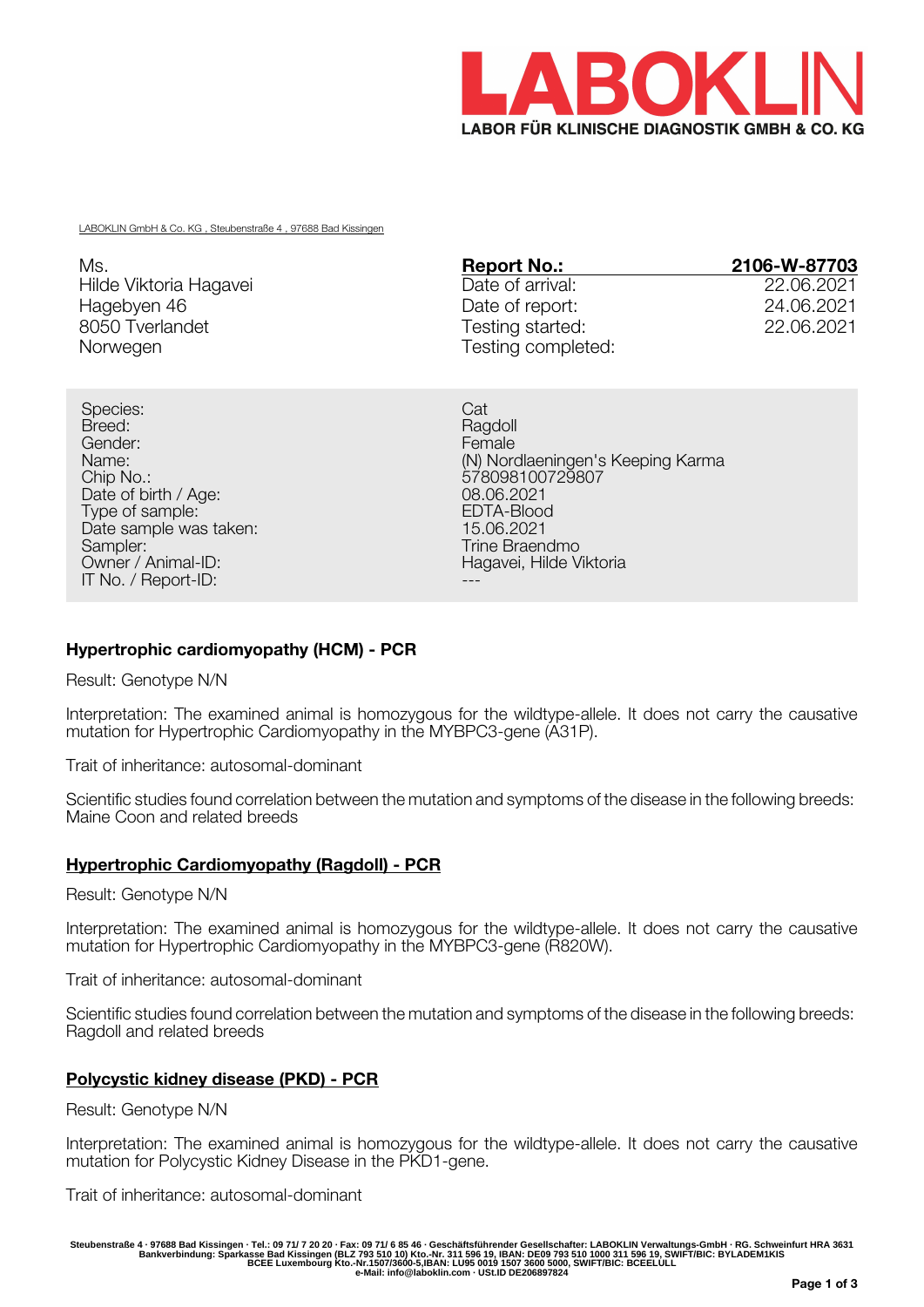

## **Pyruvatkinase Deficiency:**

Result: Genotype N/N

Interpretation: The examined animal is homozygous for the wildtype-allele. It does not carry the causative mutation for Pyruvate Kinase Deficiency in the PKLR-gene.

Trait of inheritance: autosomal-recessive

#### **Progressive Retinal Atrophy (rdAc-PRA):**

Result: Genotype N/N

Interpretation: The examined animal is homozygous for the wildtype-allele. It does not carry the causative mutation for Progressive retinal atrophy (rdAc-PRA) in the CEP290-gene.

Trait of inheritance: autosomal-recessive

#### **Genetic determination of bloodgroup - PCR**

Result: Genotype N/N

Interpretation: The examined animal is homozygous for the N allele. It does not carry the causative genetic variant found in correlation with the serologic blood group B and AB (C) so far.

The test detects the genetic variants of the alleles b and c. Allelic series: N>c>b

Scientific studies found correlation between the allele c and the serologic blood group AB (C) exclusively for Ragdoll cats.

## **Feline Spinal Muscular Atrophy (SMA) - PCR**

pending

## **Glycogen storage disease (GSDIV) - PCR**

pending

## **Breeding club discounts were granted for discountable services!**

#### **Sampling:**

The following impartial person (veterinarian, breed warden, or similar) signed the form for the sampling and identity check of the animal:

#### **Trine Braendmo**

Steubenstraße 4 · 97688 Bad Kissingen · Tel.: 09 71/ 7 20 20 · Fax: 09 71/ 6 85 46 · Geschäftsführender Gesellschafter: LABOKLIN Verwaltungs-GmbH · RG. Schweinfurt HRA 3631<br>Bankverbindung: Sparkasse Bad Kissingen (BLZ 793